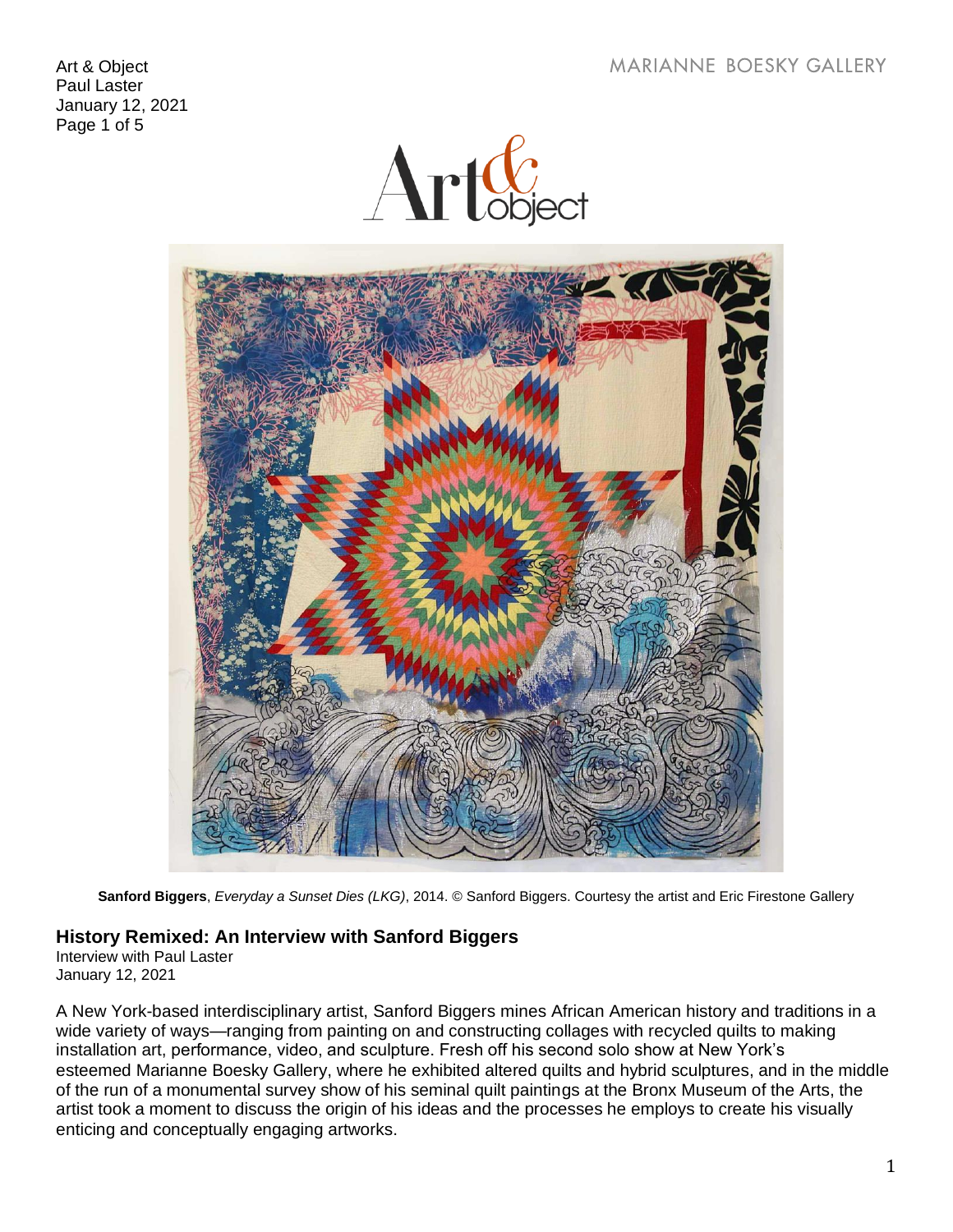**Paul Laster**: You once told me that seeing the traveling show of the Gee's Bend quilters motivated you to consider using quilts in your work. Can you share that moment of inspiration and tell us how you started working with textiles?

**Sanford Biggers**: As a grad student I was admitted into the painting program at the School of the Art Institute of Chicago (SAIC), but during my tenure there I did no painting at all. I had lost my interest in painting and strictly did installation art, sound, video, and sculpture. When I saw *The Quilts of Gee's Bend* show at the Whitney Museum in 2002 several things sparked my interest—the aesthetics of the quilts on their own and then their relationship to painting and the Whitney's own history of showing mostly male painters, which made it a deeply political show for me. I started looking more intently at quilts, even though I had grown up with them around me. I had already been inspired by the work that I had seen in the SAIC's fiber department, where I thought some of the most interesting work was being made because it transcended textiles to embrace other genres. And when I read about quilts supposedly being used by the Underground Railroad as signposts, signifiers, and maps, I imagined Harriet Tubman as an astronaut reading the stars, which melded into a sort of Afrofuturist, cosmological, but also very terrestrial type of experience. That became my basis for starting to work with quilts.

**PL:** What was the process when you first started working with quilts? Did you simply buy a quilt and paint on it or include it in a collage?

**SB:** The first step was procuring some quilts. I focused on pre-1900 quilts because I wanted the patina. I wanted the visual degradation of the material, but also the psychic, historic, and temporal residue related to quilts of that period. I would sit with them—I still do—for months at a time just to figure out what to do with each one, because you have to respond to them on their own level; you make a relationship with each one. You may not know this, but I first started painting as a graffiti artist, back in LA. My first approach to the quilts was, 'Am I defacing these or embellishing, or am I somewhere in between?' With that in mind, I started applying paint spray paint, oil stick, paint pens, which was the stuff that I would use to do graffiti. Through the years I've figured out what materials work best, which ones integrate with the fabric better, and how the surface gets affected by the various mix of oil and water-based paints. The *Codeswitch* show is literally the palimpsest of the evolution of the material exploration through the quilts. Often it was additive, with marks, gestures, images, references; then even more material, more textile, mixed textiles; and with the most recent works I pulled back from paint and it's all cloth on cloth or the removal of material—creating voids and spaces, where the rhythms of the patterns are broken.

**PL:** What's the research you've done into quilts and quilting that you've found most interesting and most related and influential to your practice?

**SB:** There are the women quilters of the Gee's Bend side of it, which is an important point of departure. There's also a basic re-reading of the history of fabrics and how fabrics were traded along the Great Silk Road and in Constantinople. And there's the early Greco-Roman use of materials, how textiles themselves tell the story of history and commerce and trade and cultural cross-pollination. Plus, I lived in Japan for three years and was super-attracted to kimono patterns. I used materials and kimono pieces when I lived there. I'm always trying to find ways to mix all of those material languages together. I'm still doing research and learning new things. I'm not particularly skilled at sewing. I don't have that kind of mechanical background, so everything is new to me when it comes to working with fabrics, which is why I think I keep exploring and making this type of art.

**PL:** Where do you find your materials? Where do you source the quilts and fabrics that you use?

**SB:** There's a myriad of sources. The first batch that I got came after I made three quilts for the Mother Bethel African Methodist Episcopal Church in Philadelphia. I had a studio visit and after the group had left a woman stayed behind and told me that she used to collect and sell quilts. She said that she had hundreds of them that were collecting dust and offered to give me about thirty of them. It turned out that she was a descendent of Andrew Jackson, so she had quilts that went all the way back to his time. She liked the fact that I was messing with American history, which is certainly part of it. Since then, I've developed relationships with various quilt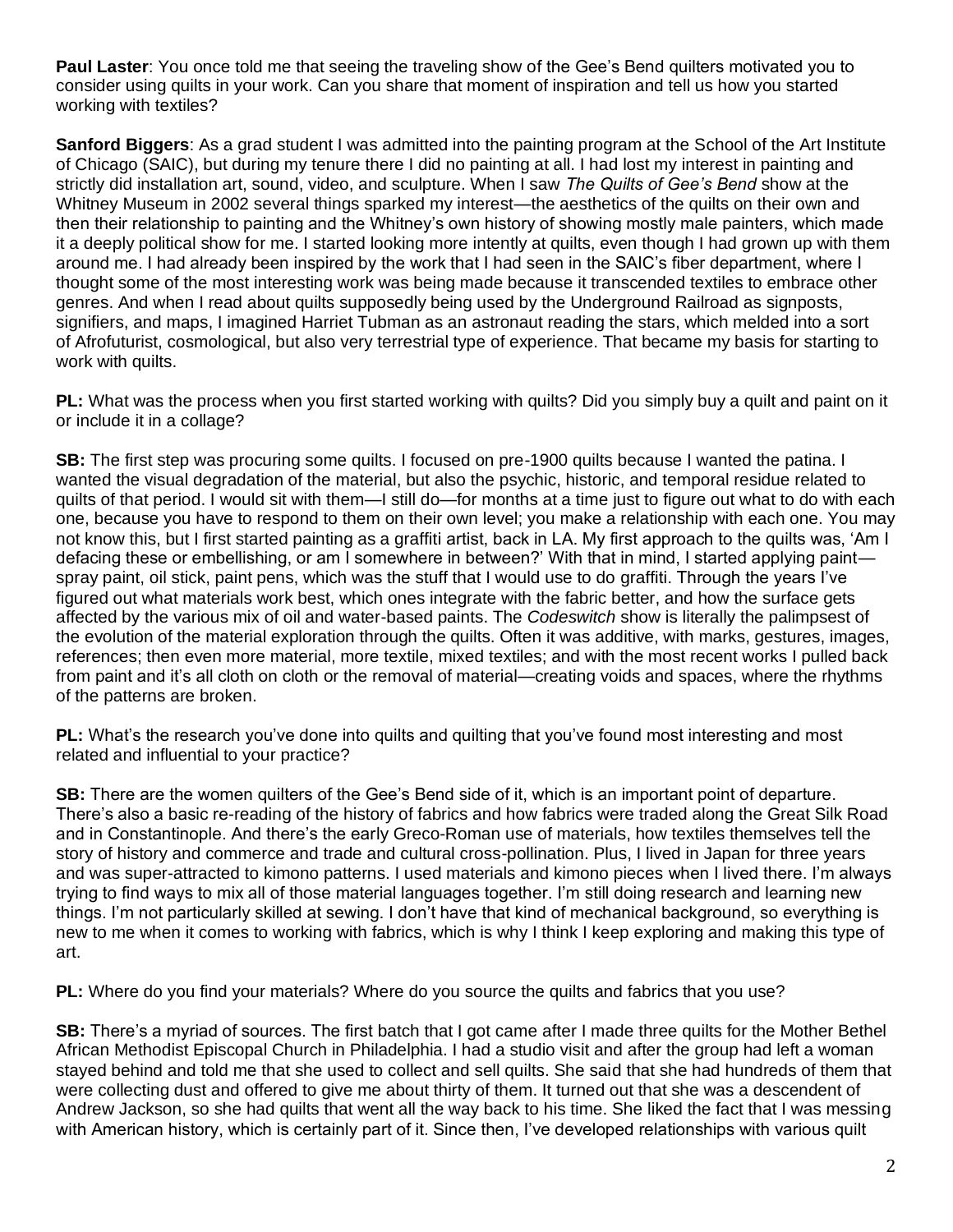resellers—eBay is a big friend—and at times I've even found donations on my studio doorstep. People often reach out to me on Facebook seeking to offload old quilts. Developing this strange relationship with quilters and hobbyists—including those that hate what I'm doing because they see it as desecration and younger people that like my work because they feel that I'm pushing the language further—has been one of the most surprising things about working with quilts. There's a whole quilting subculture out there.

**PL:** What kind of reactions have you gotten from quilters about your altering, painting over, collaging, and cutting up existing quilts?

**SB:** In the beginning, it felt pretty antagonistic, but lately it's been very embracing. There's a bunch of young quilters out there—punk, queer, tatted women in quilting groups that reach out through social media, where I'm following them and they're following me. They come to my shows and catch my talks. When they tell me their social media handles, I realize who they are. It's been really cool. Quilting is a language. It's a culture that needs to be perpetuated. But I view myself as a late collaborator, because I'm doing some deep modification of the quilts. It's no longer the original thing that you're seeing. Sometimes these things are in total disrepair when I get them, but patchwork is all about using the discarded and recycled.

**PL:** Does knowing that someone else touched, wore, lived with, and worked with these materials have an impact on you and your work?

**SB:** Absolutely, I actually rely on that fact. I consider that aspect a material in itself, even though I don't necessarily list it in my materials for the piece, but that aura, which is tangible and palpable, is definitely part of it. It resonates off of the pieces. They're not made in a vacuum, in a plant someplace where they're sterile. They've had hands, they've had bodies, they've got stains—that's a good metaphor for history itself.

**PL:** What are the parallels that you see between quilting and collage, quilting and painting, that others may or may not consider?

**SB:** Collage and painting have a certain place in the art-industrial complex, whereas quilting—for the most part—has been ghettoized to vernacular culture or craft. For a long time, it has not even been seen on the same level as collage, even though patchwork is collage and assemblage. And there are several levels of painting composition that can be found in quilts. The hardcore use of pattern can sometimes seem like a different language, but there are moments when the inundation of pattern creates abstraction—and I think those are the sweet spots. I also immediately think of Op Art when I see a really intricate, well-patterned quilt. It's like looking at an anthropomorphic drawing or a work by M.C. Escher, where you see it one way until you change your point of view, and then you see it another way, which makes it hard to see the original way again. That happens to me with patterns. If I change the light, I'll see a perspective that I hadn't seen before, and then I get locked into it. Part of what I'm doing is enhancement. The best metaphor that I can give is a musical one, where someone has a musical composition and the engineers turn up the levels and mix what comes to the fore and what goes to the back, so that the sound effects enhance the composition. I'm trying to enhance the compositions that are already there.

**PL:** Do you start with an idea in mind, with a sketch, or does the piece grow organically through action and reaction?

**SB:** For the most part they grow organically. For me—less than imagery that I might be thinking of—I'm thinking of how do I want to challenge myself with this work. How am I going to limit my tools? Is it just going to be a cut, charcoal, spray paint, no paint at all? There was no paint in the quilt pieces at Marianne Boesky Gallery, whereas the works in the Bronx Museum show are all painted. That's one of the things that I was conscious of when planning the Boesky show—a difference in approach.

**PL:** What is it about patchwork and collage, this transformation of the old to the new, past to the present, that most fascinates you?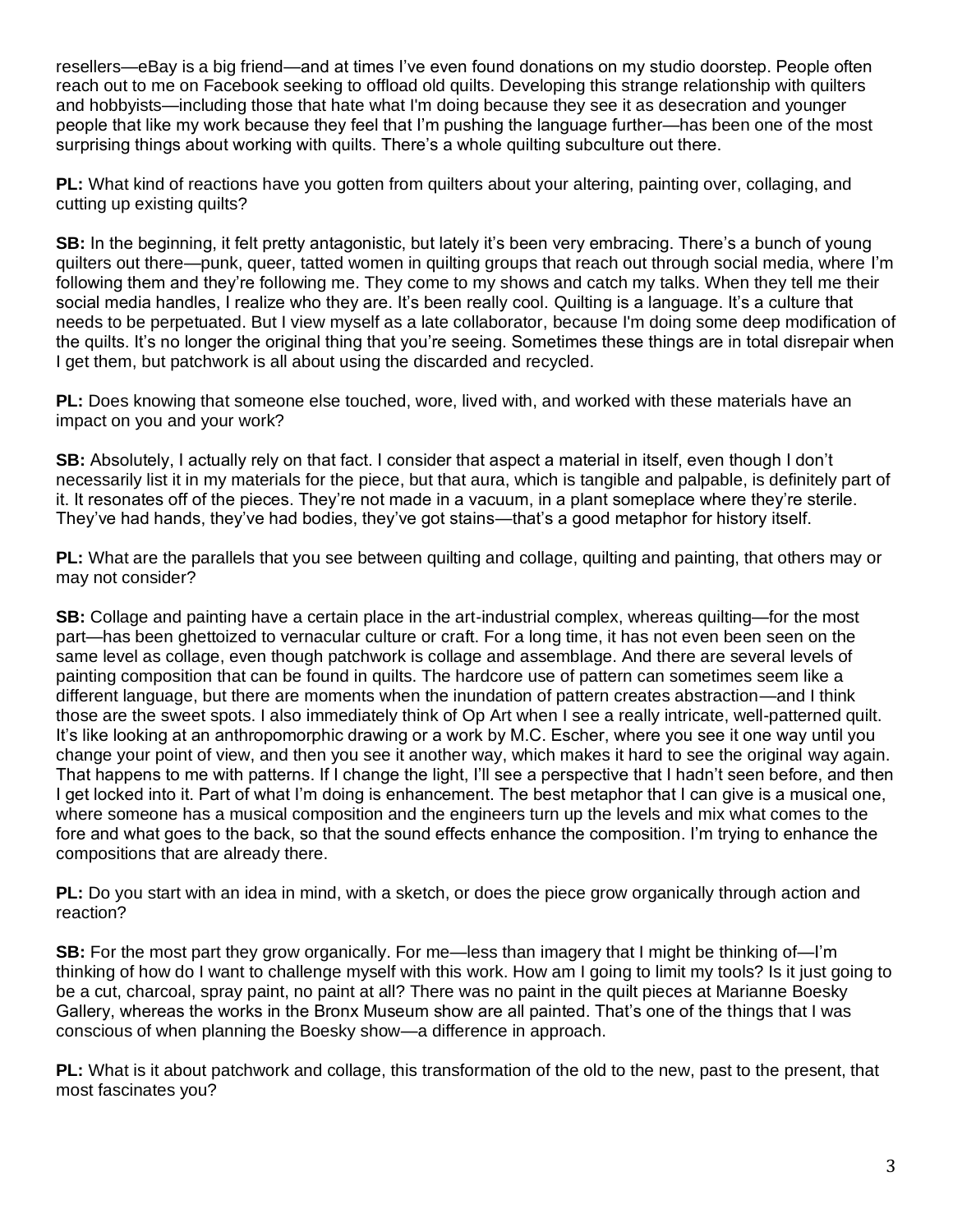**SB:** It's hip hop. It's sampling. It's cut and paste. It's cultural. It's digital technology. It's like taking an old song and doing something to it to make something new. It's inherent in the quilts but it's also inherent in my marble sculptures, which are assemblages—if you will—or patchworks of different iconographic sculptural pieces.

**PL:** The title of your Bronx Museum show is *Codeswitch*, which hints at the hidden messages sewn into quilts in the past. Are the messages that you are weaving into your works covert or overt?

**SB:** They are definitely covert. There are levels and layers to it, even in the title *Codeswitch*. I called my quilts series the *Codex* series. If you were to read my quilts, it becomes the codex for my installations, my sculptures, and my video work. *Codeswitch* is, of course, implying codes in quilts, but it's also implying social codeswitching. People have to change or modify behavior and gestures to navigate certain social situations. For a quilt to be exalted to the level of the Whitney Museum means that it has been code switched. It's the same for the Bronx Museum or a Chelsea gallery, as years earlier it might have been at a yard sale or craft show.

**PL:** When did you start the new body of quilt works—the ones without paint—that you exhibited at Boesky?

**SB:** At the end of 2019, or maybe as early as 2018. I had been thinking about the removal of material for some time, even while I was still in the additive stage of my process. It came about in Rome, when I was an artist-inresidence for a year at the American Academy after receiving the Rome Prize. There was one piece in Rome, where I made a three-dimensional quilt and then made a two-dimensional quilt piece out of the remnants with voids in it. It came out of thinking of the ruins of Rome and the degradation of material, of how it rips apart. I was thinking about the fall of the empire and deterioration of culture and material. When we get to 2019, I did two pieces—one with two columns that are cut out and draped on the floor and one that has these illusionary shapes that were cut out to create drop shadows. That's when it really started to crystalize, and I wanted to capitalize on it.

**PL:** Did the Bronx Museum survey have an impact on the development of these new pieces?

**SB:** I feel like the Bronx Museum show represents the first few chapters of the exploration into the quilt material. To have that body of work together and the essays in the catalogue discussing it was a way of saying that this is how the *Codex* series started and this is its conceptual and material evolution, up to a point—and you can actually put a period at the end of that statement. Moving forward, it allows me to take a lot more liberties, both conceptually and materially. I don't feel bound to telling the back story anymore. The narrative's already set-up and there's a tome to encapsulate it. I now feel free to experiment, to push this work in a different direction.

**PL:** What were you thinking about when composing a quilt-piece like *Orpheus* in the Boesky show? **SB:** It was a response to the quilt itself. As I previously mentioned, I spent a lot of time studying kimonos when I lived in Japan. There's a display technique for kimonos, where the arms are spread out. I simulated that technique with the ground quilt being the spread-out arms. The central image—created with overlaid fabrics was inspired by Japanese woodblock prints and the portrayals of geishas in profile, with their elaborate robes and headdresses. The final result evokes something figurative, but it's purely abstract at the end of the day.

**PL:** What was the point of departure for *The Charlatan* piece and how did it evolve?

**SB:** It started with a quilt that came to me in such disrepair that I used parts of it to make other pieces. I had this large flank that was laying around for the longest time and at one point I just put it on the wall in the corner of the studio. Then, one day I realized that the reason that I hadn't done anything to it was that it was speaking to me. I decided to accentuate its form and gesture by adding scraps and pieces from other quilts and transformed it into what it became. Once again, it's not specifically based on any one thing—but, in my mind, it conjured kimonos, coats of many colors, or even Yoruba ceremonial accessories. I chose the title to leave more space for interpretation, rather than pinpointing its meaning.